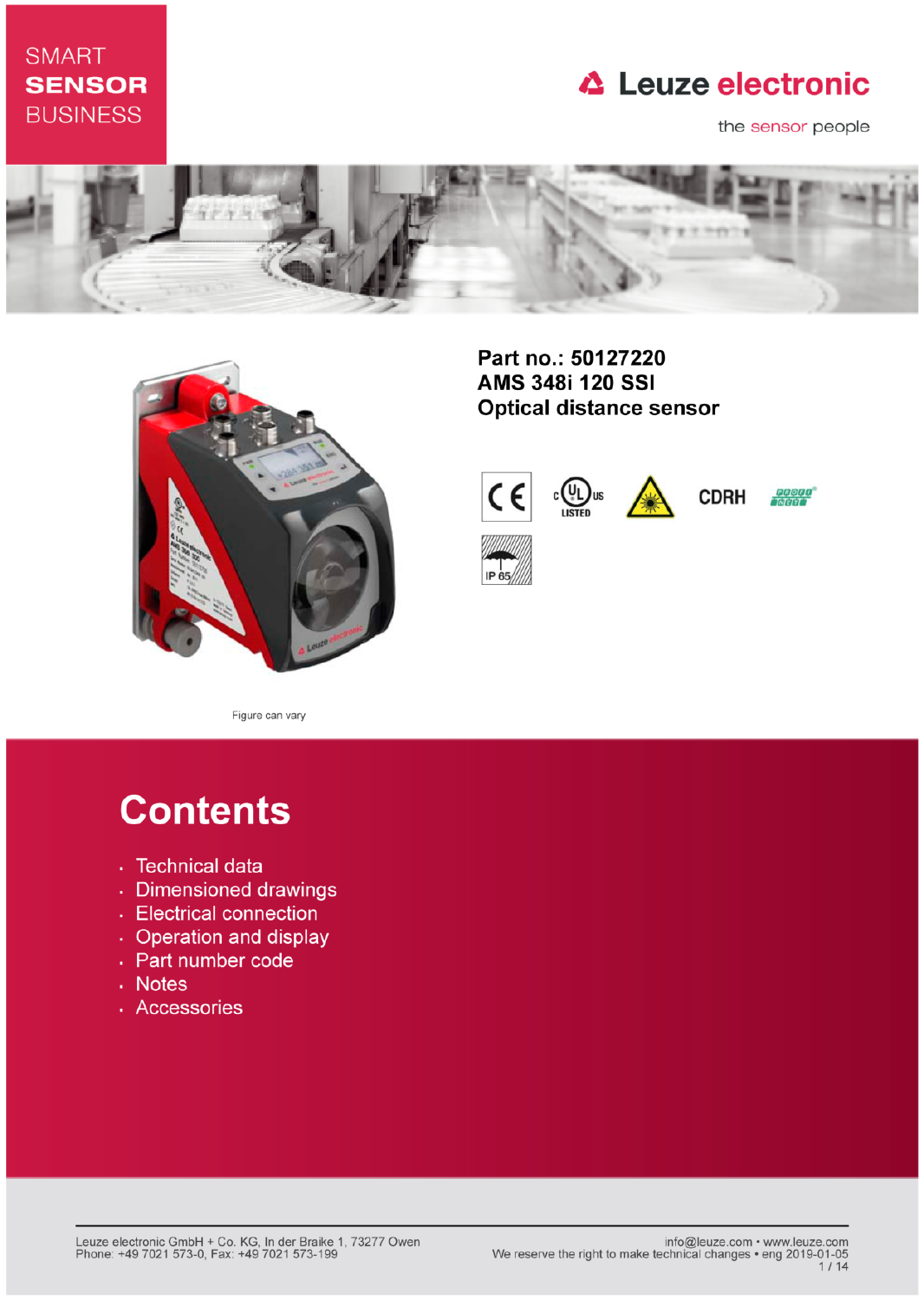### **Technical data**

| <b>Basic data</b>                |                                                                                                                                                                                              |
|----------------------------------|----------------------------------------------------------------------------------------------------------------------------------------------------------------------------------------------|
| <b>Series</b>                    | <b>AMS 300i</b>                                                                                                                                                                              |
| Application                      | Positioning of skillet systems and side-tracking skates<br>Collision protection of cranes / gantry cranes<br>Positioning of electroplating plants<br>Positioning of high-bay storage devices |
|                                  |                                                                                                                                                                                              |
| <b>Characteristic parameters</b> |                                                                                                                                                                                              |
| <b>MTTF</b>                      | 31 years                                                                                                                                                                                     |
|                                  |                                                                                                                                                                                              |
| <b>Optical data</b>              |                                                                                                                                                                                              |
| Light source                     | Laser, Red                                                                                                                                                                                   |
| Laser class                      | 2, IEC/EN 60825-1:2007                                                                                                                                                                       |
|                                  |                                                                                                                                                                                              |
| <b>Measurement data</b>          |                                                                                                                                                                                              |
| Measurement range                | 200  120,000 mm                                                                                                                                                                              |
| Accuracy                         | 2 mm                                                                                                                                                                                         |
| Reproducibility (3 sigma)        | $1.5 \text{ mm}$                                                                                                                                                                             |
| Max. traverse rate               | $10 \text{ m/s}$                                                                                                                                                                             |
|                                  |                                                                                                                                                                                              |
| <b>Electrical data</b>           |                                                                                                                                                                                              |
| <b>Performance data</b>          |                                                                                                                                                                                              |
| Supply voltage UB                | 18  30 V, DC                                                                                                                                                                                 |
|                                  |                                                                                                                                                                                              |
| <b>Interface</b>                 |                                                                                                                                                                                              |
| Type                             | PROFINET, SSI                                                                                                                                                                                |
| <b>Profinet</b>                  |                                                                                                                                                                                              |
| Conformance class                | B                                                                                                                                                                                            |
| Protocol                         | PROFINET RT                                                                                                                                                                                  |
| Switch functionality             | Integrated                                                                                                                                                                                   |
| Transmission speed               | 100 Mbit/s                                                                                                                                                                                   |
| <b>SSI</b>                       |                                                                                                                                                                                              |
| Clock frequency                  | 80  800 kHz                                                                                                                                                                                  |
|                                  |                                                                                                                                                                                              |
| <b>Connection</b>                |                                                                                                                                                                                              |
| Number of connections            | 5 Piece(s)                                                                                                                                                                                   |
| <b>Connection 1</b>              |                                                                                                                                                                                              |
| Type of connection               | Connector                                                                                                                                                                                    |
| Designation on device            | <b>BUS IN</b>                                                                                                                                                                                |
| Function                         | <b>BUS IN</b><br>Data interface                                                                                                                                                              |
| Thread size                      | M12                                                                                                                                                                                          |
| Type                             | Female                                                                                                                                                                                       |
| No. of pins                      | 4-pin                                                                                                                                                                                        |
| Encoding                         | D-coded                                                                                                                                                                                      |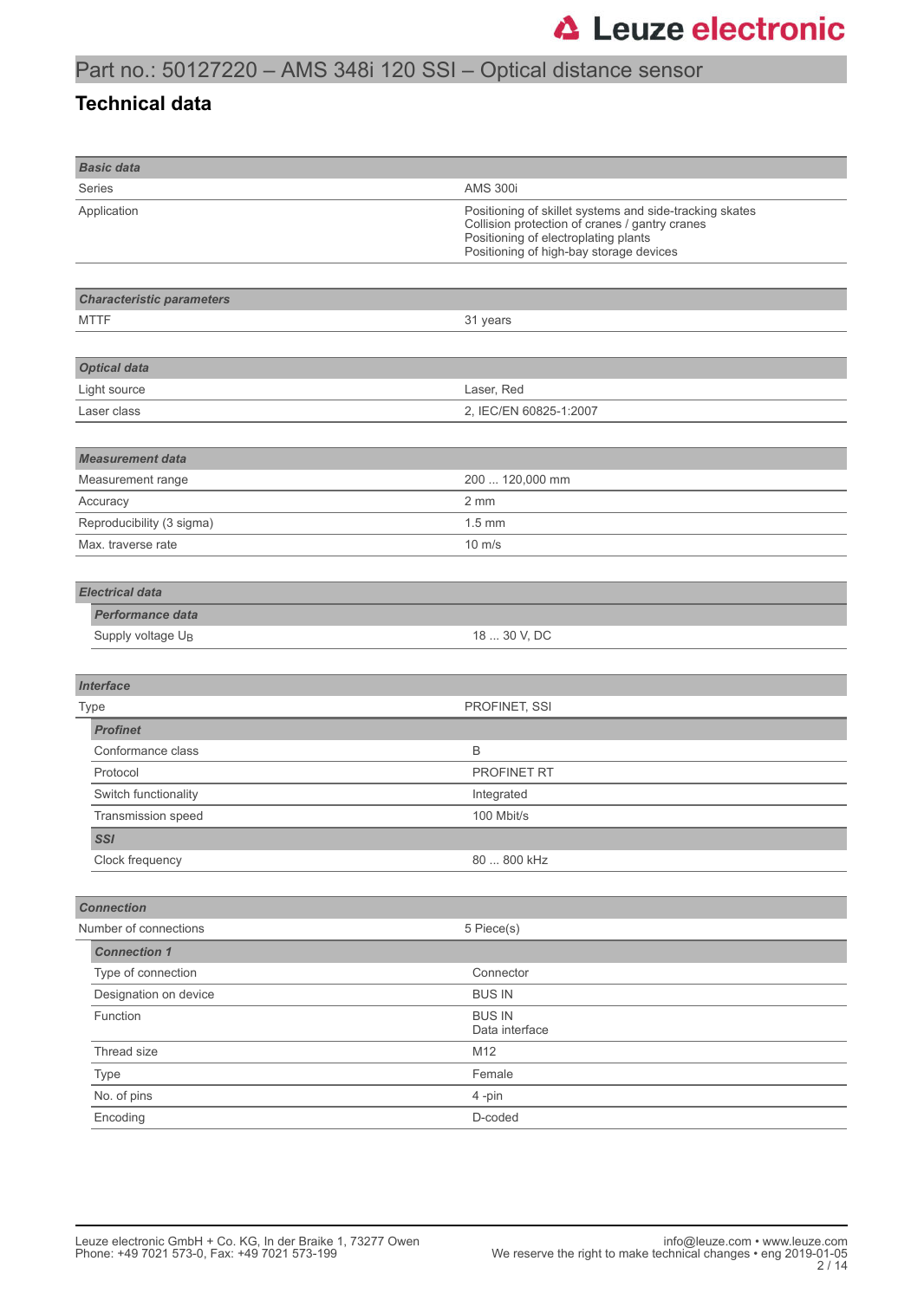## Part no.: 50127220 – AMS 348i 120 SSI – Optical distance sensor

| <b>Connection 2</b>            |                                   |  |
|--------------------------------|-----------------------------------|--|
| Type of connection             | Connector                         |  |
| Designation on device          | <b>BUS OUT</b>                    |  |
| Function                       | Data interface<br><b>BUS OUT</b>  |  |
| Thread size                    | M12                               |  |
| Type                           | Female                            |  |
| No. of pins                    | 4-pin                             |  |
| Encoding                       | D-coded                           |  |
| <b>Connection 3</b>            |                                   |  |
| Type of connection             | Connector                         |  |
| Designation on device          | <b>PWR</b>                        |  |
| Function                       | Voltage supply<br>PWR / SW IN/OUT |  |
| Thread size                    | M12                               |  |
| Type                           | Male                              |  |
| No. of pins                    | 5-pin                             |  |
| Encoding                       | A-coded                           |  |
| <b>Connection 4</b>            |                                   |  |
| Type of connection             | Connector                         |  |
| Designation on device          | <b>SERVICE</b>                    |  |
| Function                       | Service interface                 |  |
| Thread size                    | M12                               |  |
| Type                           | Female                            |  |
| No. of pins                    | 5-pin                             |  |
| Encoding                       | A-coded                           |  |
| <b>Connection 5</b>            |                                   |  |
| Type of connection             | Connector                         |  |
| Designation on device          | SSI                               |  |
| Function                       | Data interface<br>SSI             |  |
| Thread size                    | M12                               |  |
| Type                           | Male                              |  |
| No. of pins                    | 5-pin                             |  |
| Encoding                       | B-coded                           |  |
|                                |                                   |  |
| <b>Mechanical data</b>         |                                   |  |
| Design                         | Cubic                             |  |
| Dimension (W x H x L)          | 84 mm x 166.5 mm x 159 mm         |  |
| Housing material               | Metal                             |  |
| Net weight                     | 2,450 g                           |  |
| Type of fastening              | Through-hole mounting             |  |
|                                |                                   |  |
| <b>Operation and display</b>   |                                   |  |
| Type of display                | LED<br>LC Display                 |  |
| Operational controls           | Membrane keyboard                 |  |
|                                |                                   |  |
| <b>Environmental data</b>      |                                   |  |
| Ambient temperature, operation | $-550$ °C                         |  |
| Ambient temperature, storage   | -30 $\ldots$ 70 °C                |  |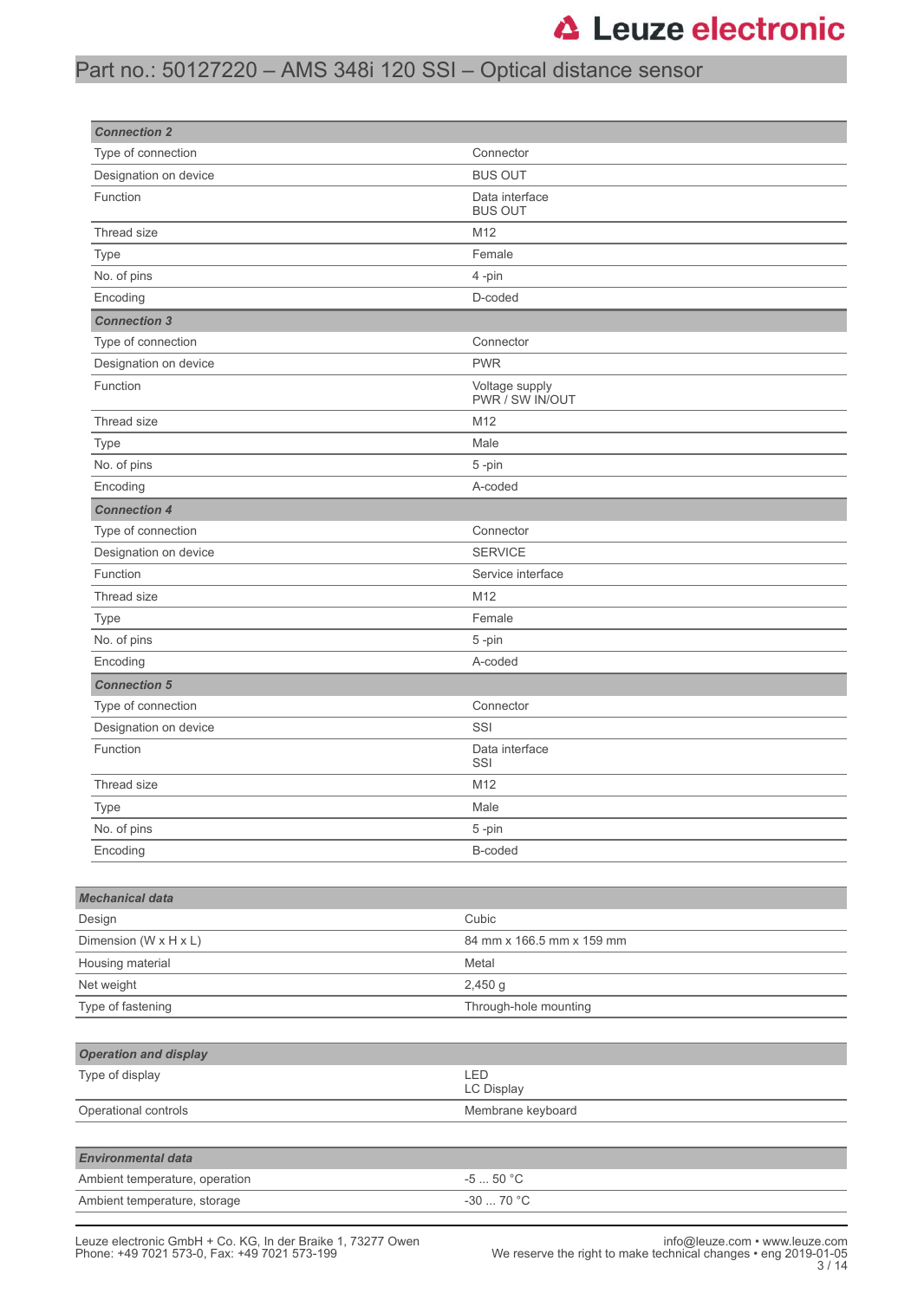## Part no.: 50127220 – AMS 348i 120 SSI – Optical distance sensor

| Relative humidity (non-condensing) | 90 %           |  |
|------------------------------------|----------------|--|
|                                    |                |  |
| <b>Certifications</b>              |                |  |
| Degree of protection               | IP 65          |  |
| Protection class                   | $\mathsf{III}$ |  |
| Certifications                     | c UL US        |  |
|                                    |                |  |
| <b>Classification</b>              |                |  |
| eCl@ss 8.0                         | 27270801       |  |
| eCl@ss 9.0                         | 27270801       |  |
| <b>ETIM 5.0</b>                    | EC001825       |  |
| ETIM 6.0                           | EC001825       |  |

### **Dimensioned drawings**

All dimensions in millimeters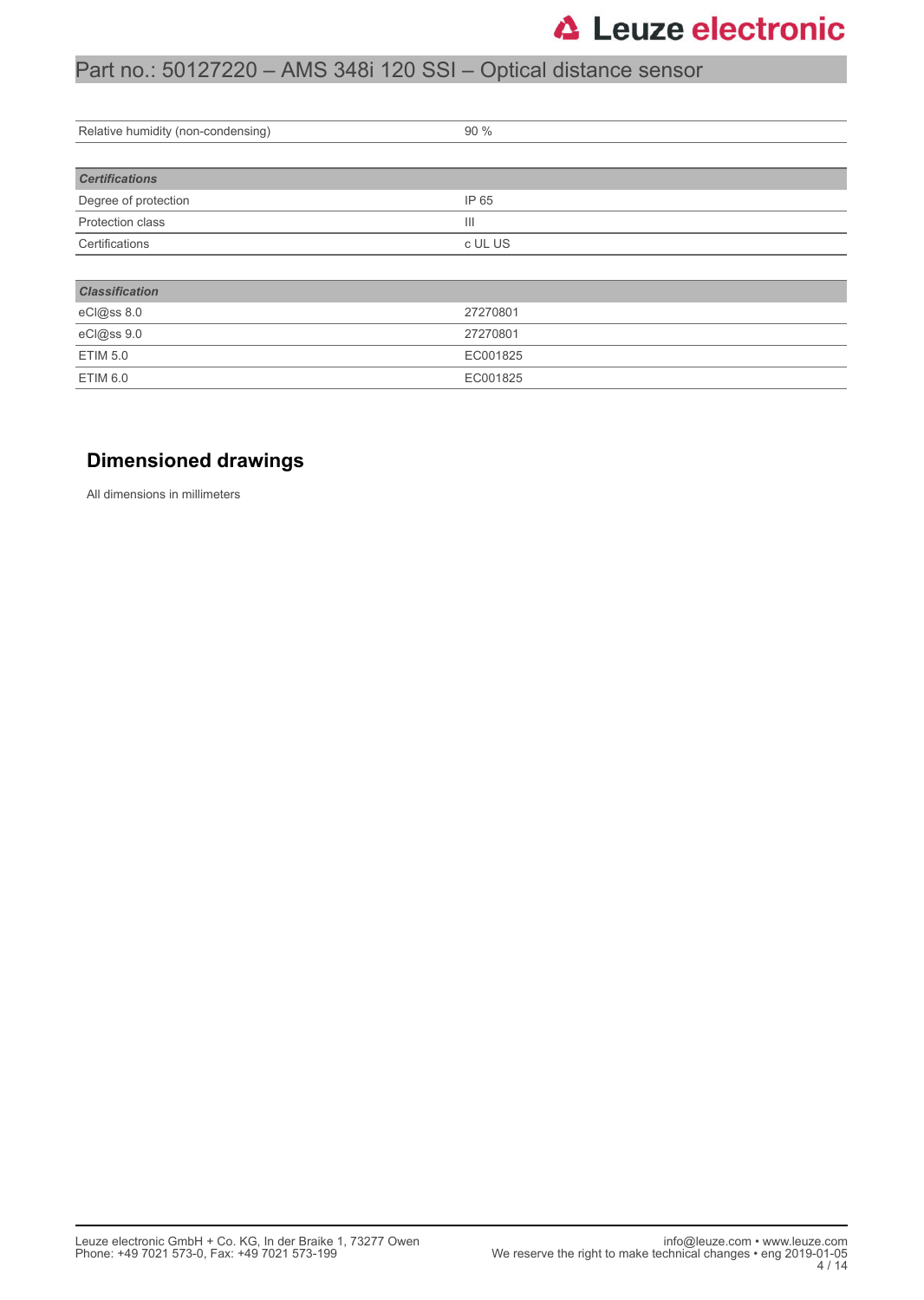Part no.: 50127220 – AMS 348i 120 SSI – Optical distance sensor



A M 5 screw for alignment

B Knurled nut with WAF 4 hexagon socket and M 5 nut for securing

C Optical axis

D Zero point of the distance to be measured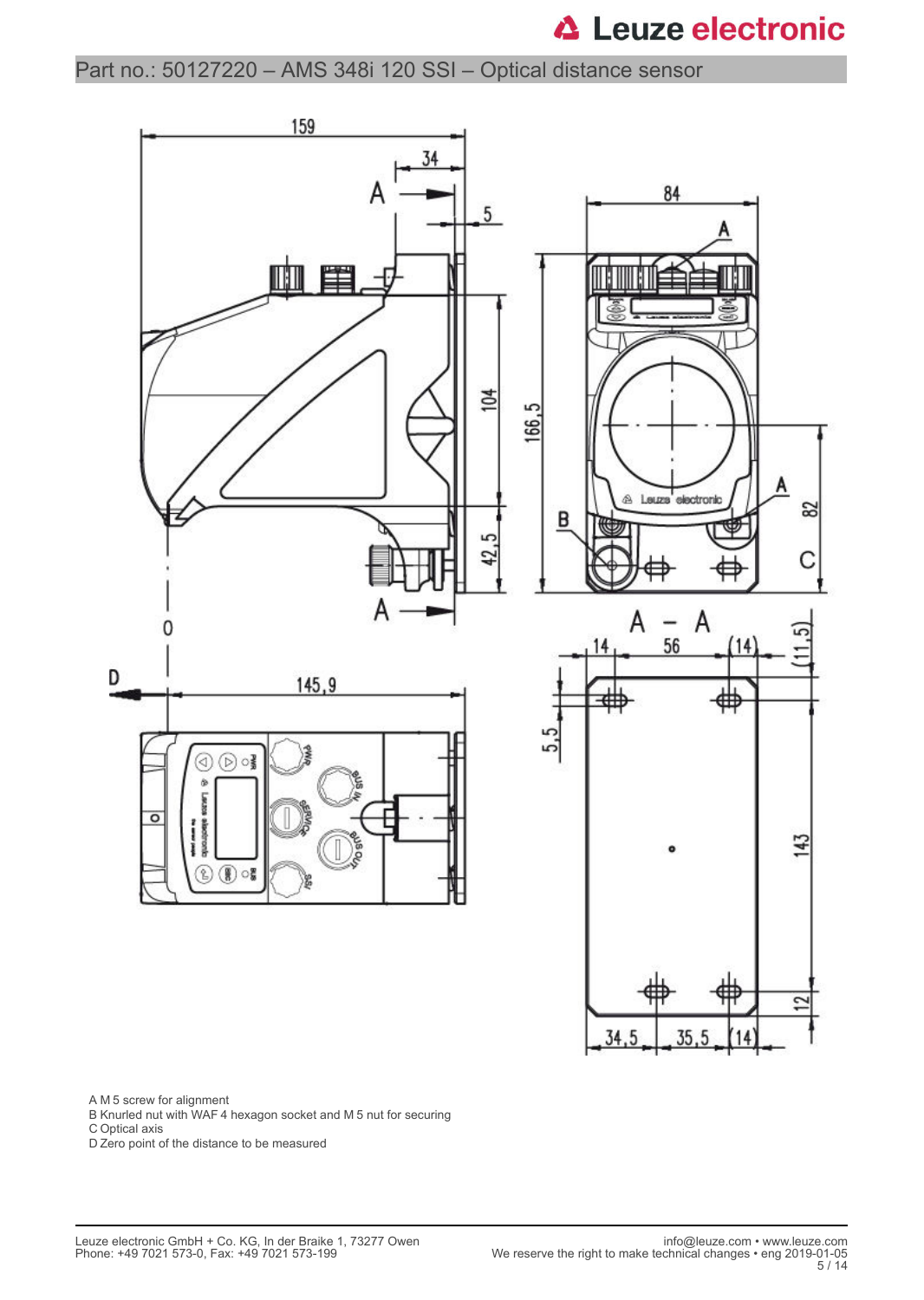## Part no.: 50127220 – AMS 348i 120 SSI – Optical distance sensor

### **Electrical connection**

| <b>Connection 1</b> | <b>BUS IN</b>                   |
|---------------------|---------------------------------|
| Type of connection  | Connector                       |
| Function            | <b>BUS IN</b><br>Data interface |
| Thread size         | M <sub>12</sub>                 |
| Type                | Female                          |
| Material            | Metal                           |
| No. of pins         | $4$ -pin                        |
| Encoding            | D-coded                         |

| Pin            | Pin assignment |
|----------------|----------------|
|                | FD+            |
| $\mathcal{P}$  | RD+            |
| 3              | l I ) –        |
| $\overline{4}$ | RD-            |



| <b>Connection 2</b> | <b>BUS OUT</b>                   |
|---------------------|----------------------------------|
| Type of connection  | Connector                        |
| Function            | Data interface<br><b>BUS OUT</b> |
| Thread size         | M12                              |
| Type                | Female                           |
| Material            | Metal                            |
| No. of pins         | $4$ -pin                         |
| Encoding            | D-coded                          |

| Pin | Pin assignment |
|-----|----------------|
|     | TD+            |
| 2   | $RD+$          |
| 3   | TD-            |
| 4   | RD-            |



| <b>Connection 3</b> | <b>PWR</b>                        |
|---------------------|-----------------------------------|
| Type of connection  | Connector                         |
| Function            | Voltage supply<br>PWR / SW IN/OUT |
| Thread size         | M <sub>12</sub>                   |
| Type                | Male                              |
| Material            | Metal                             |
| No. of pins         | $5$ -pin                          |
| Encoding            | A-coded                           |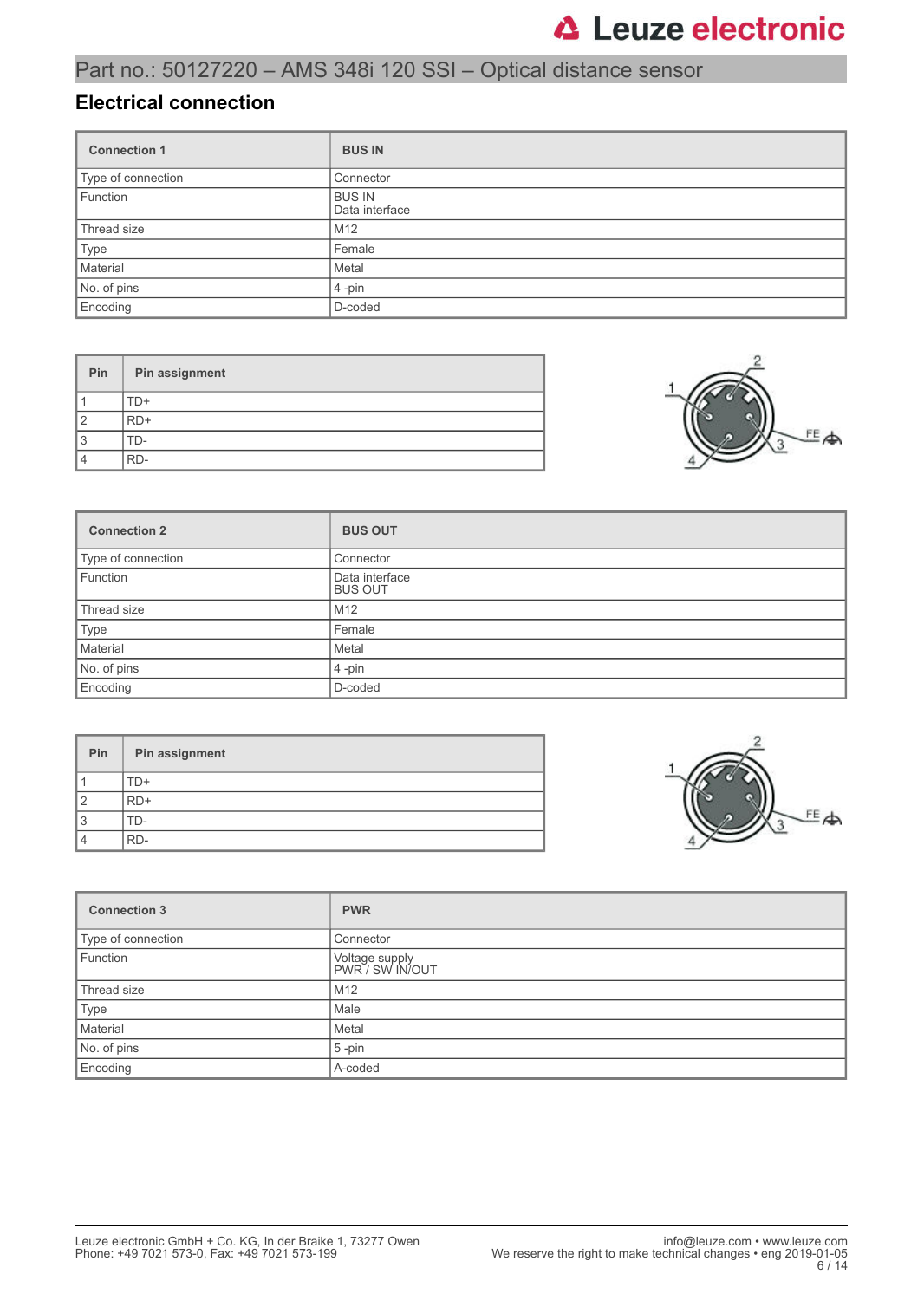## Part no.: 50127220 – AMS 348i 120 SSI – Optical distance sensor

| Pin | Pin assignment   |
|-----|------------------|
|     | <b>VIN</b>       |
| 2   | I/O <sub>1</sub> |
| 3   | <b>GND</b>       |
|     | I/O <sub>2</sub> |
| 5   | FE.              |



| <b>Connection 4</b> | <b>SERVICE</b>    |
|---------------------|-------------------|
| Type of connection  | Connector         |
| Function            | Service interface |
| Thread size         | M <sub>12</sub>   |
| Type                | Female            |
| Material            | Metal             |
| No. of pins         | $5$ -pin          |
| Encoding            | A-coded           |

| <b>Pin</b>     | Pin assignment   |
|----------------|------------------|
|                | n.c.             |
| $\overline{2}$ | <b>RS 232-TX</b> |
| 3              | <b>GND</b>       |
| 4              | <b>RS 232-RX</b> |
| 5              | n.c.             |



| <b>Connection 5</b> | <b>SSI</b>            |
|---------------------|-----------------------|
| Type of connection  | Connector             |
| Function            | Data interface<br>SSI |
| Thread size         | M12                   |
| Type                | Male                  |
| Material            | Metal                 |
| No. of pins         | $5$ -pin              |
| Encoding            | B-coded               |

| Pin | Pin assignment |
|-----|----------------|
|     | DATA+          |
| 2   | DATA-          |
| 3   | CLK+           |
| 4   | CLK-           |
| 5   | FF.            |



### **Operation and display**

### LEDs

| <b>LED</b> |                   | <b>Display</b> | <b>Meaning</b>    |
|------------|-------------------|----------------|-------------------|
| ∎ ⊣        | Off<br><b>PWR</b> |                | No supply voltage |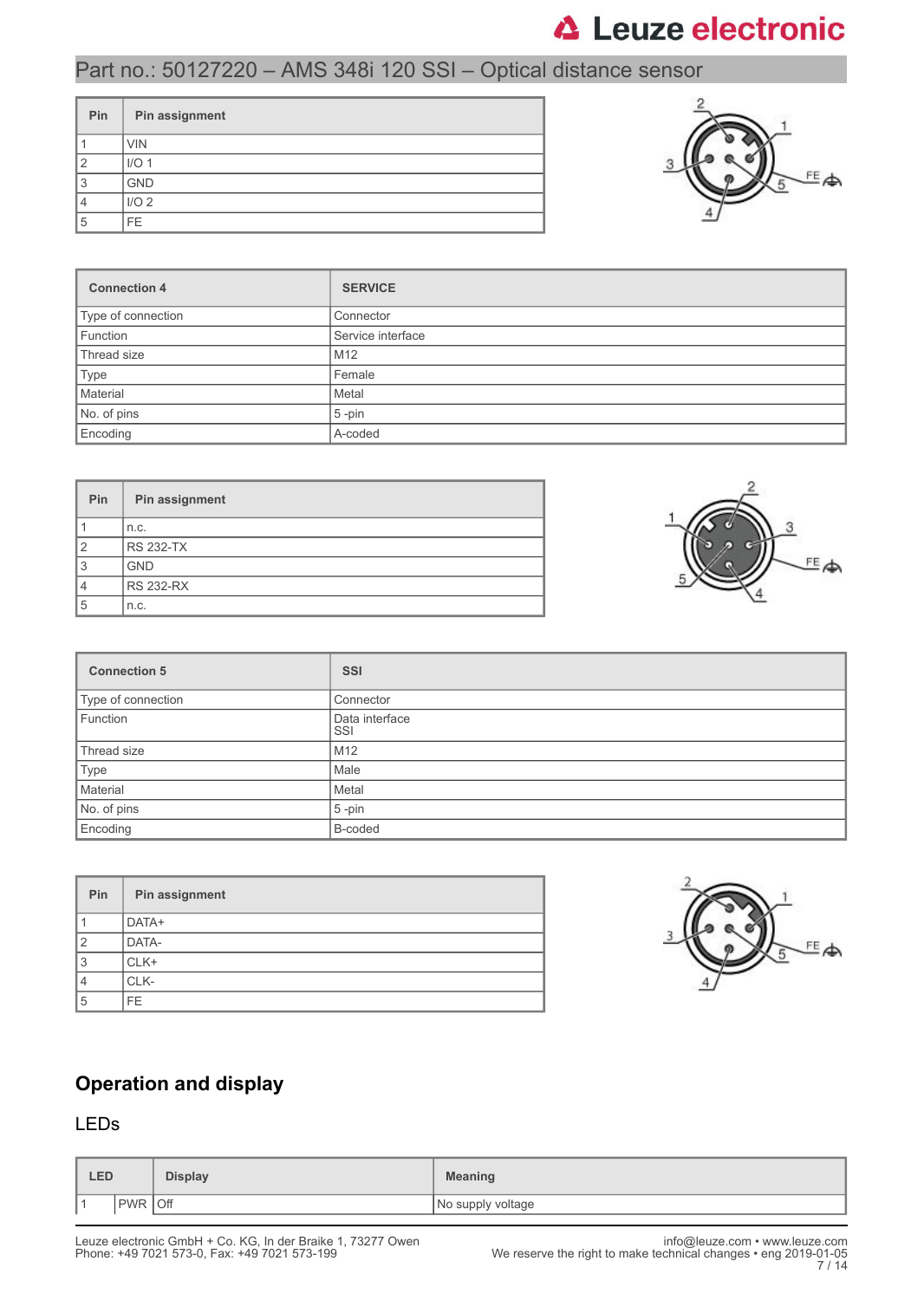| <b>LED</b> |                                                     | <b>Display</b>           | <b>Meaning</b>                                                           |
|------------|-----------------------------------------------------|--------------------------|--------------------------------------------------------------------------|
|            |                                                     | Green, flashing          | Voltage connected / no measurement value output / initialization running |
|            |                                                     | Green, continuous light  | Device OK, measurement value output                                      |
|            |                                                     | Red, flashing            | Device OK, warning set                                                   |
|            |                                                     | Red, continuous light    | No measurement value output                                              |
|            |                                                     | Orange, flashing         | PROFINET wave function activated                                         |
|            |                                                     | Orange, continuous light | Configuration via display                                                |
| 2          | <b>BUS</b>                                          | Off                      | No supply voltage                                                        |
|            |                                                     | Green, flashing          | Device ok, initialization phase                                          |
|            |                                                     | Green, continuous light  | Device OK                                                                |
|            |                                                     | Red, flashing            | Communication error                                                      |
|            |                                                     | Red, continuous light    | Bus error                                                                |
|            |                                                     | Orange, flashing         | PROFINET wave function activated                                         |
| 3          | <b>BUS</b><br>IN                                    | Green, continuous light  | Link OK                                                                  |
|            |                                                     | Orange, flashing         | Data exchange active                                                     |
| 4          | <b>BUS</b><br>Green, continuous light<br><b>OUT</b> |                          | Link OK                                                                  |
|            |                                                     | Orange, flashing         | Data exchange active                                                     |

### **Part number code**

Part designation: **AMS 3XXi YYY Z AAA**

| <b>AMS</b> | <b>Operating principle:</b><br>AMS: absolute measurement system                                                                                                                                                                                        |
|------------|--------------------------------------------------------------------------------------------------------------------------------------------------------------------------------------------------------------------------------------------------------|
| 3XXi       | Series/interface (integrated fieldbus technology):<br>300i: RS 422/RS 232<br>301i: RS 485<br>304i: PROFIBUS DP / SSI<br>308i: TCP/IP<br>335i: CANopen<br>338i: EtherCAT<br>348i: PROFINET RT<br>355i: DeviceNet<br>358i: EtherNet/IP<br>384i: Interbus |
| <b>YYY</b> | <b>Operating range:</b><br>40: max. operating range in m<br>120: max. operating range in m<br>200: max. operating range in m<br>300: max. operating range in m                                                                                         |
| Ιz         | <b>Special equipment:</b><br>H: with heating                                                                                                                                                                                                           |
| AAA        | Interface:<br>SSI: with SSI interface                                                                                                                                                                                                                  |

### **Notes**

**Observe intended use!**

- This product is not a safety sensor and is not intended as personnel protection.
- The product may only be put into operation by competent persons.
- Only use the product in accordance with its intended use.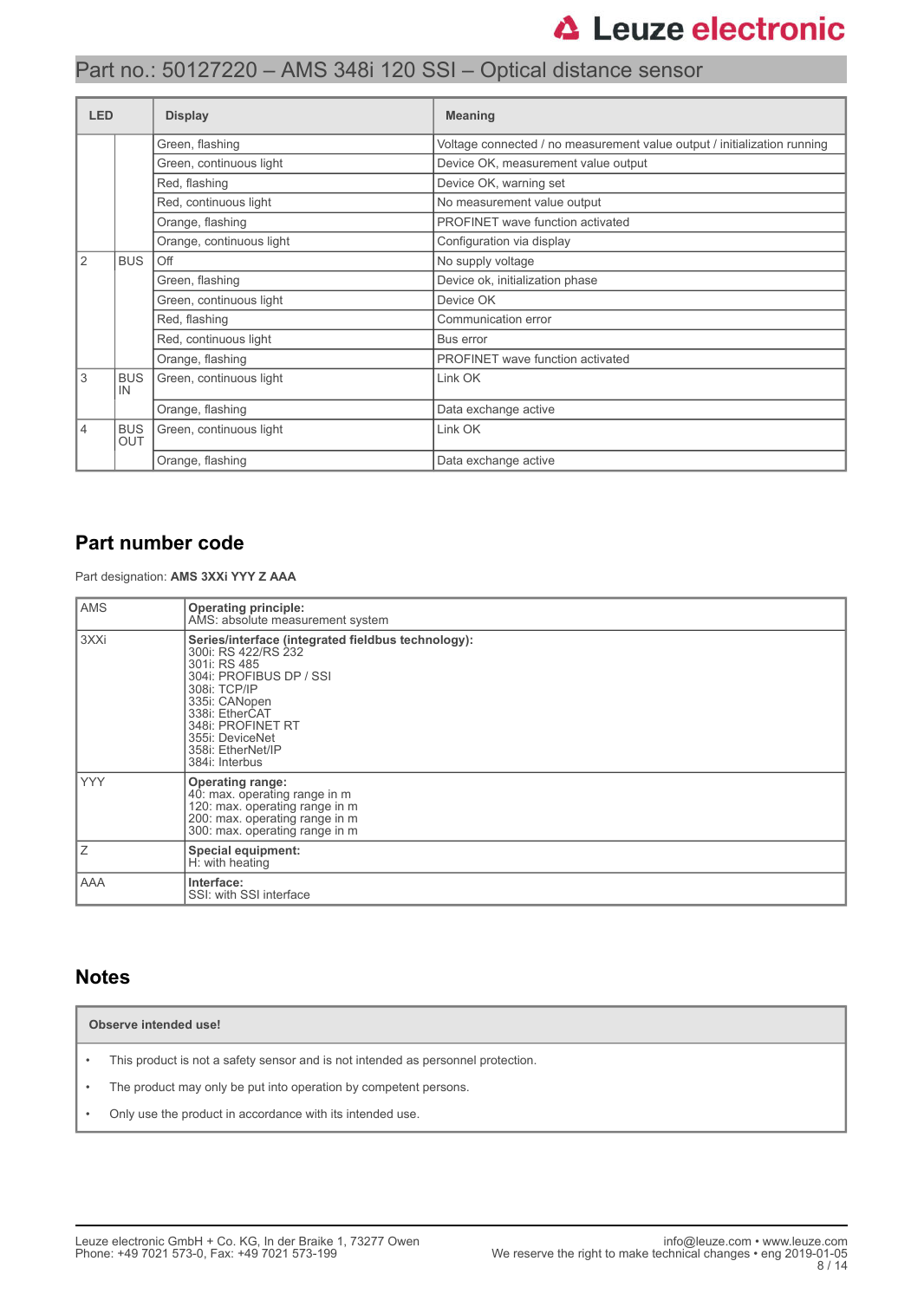### Part no.: 50127220 – AMS 348i 120 SSI – Optical distance sensor

#### **WARNING! LASER RADIATION – LASER CLASS 2**

#### **Never look directly into the beam!**

The device satisfies the requirements of IEC 60825-1:2007 (EN 60825-1:2007) safety regulations for a product of **laser class 2** as well as<br>the U.S. 21 CFR 1040.10 regulations with deviations corresponding to "Laser Notice

- Never look directly into the laser beam or in the direction of reflected laser beams! If you look into the beam path over a longer time period, there is a risk of injury to the retina.
- Do not point the laser beam of the device at persons!
- Interrupt the laser beam using a non-transparent, non-reflective object if the laser beam is accidentally directed towards a person.
- When mounting and aligning the device, avoid reflections of the laser beam off reflective surfaces!
- CAUTION! Use of controls or adjustments or performance of procedures other than specified herein may result in hazardous light exposure.
- Observe the applicable statutory and local laser protection regulations.
- The device must not be tampered with and must not be changed in any way. There are no user-serviceable parts inside the device. Repairs must only be performed by Leuze electronic GmbH + Co. KG.

#### **NOTE**

#### **Affix laser information and warning signs!**

Laser information and warning signs are affixed to the device. In addition, self-adhesive laser information and warning signs (stick-on labels) are supplied in several languages.

- Affix the laser information sheet to the device in the language appropriate for the place of use. When using the device in the US, use the stick-on label with the "Complies with 21 CFR 1040.10" note.
- Affix the laser information and warning signs near the device if no signs are attached to the device (e.g. because the device is too small) or if the attached laser information and warning signs are concealed due to the installation position.
- Affix the laser information and warning signs so that they are legible without exposing the reader to the laser radiation of the device or other optical radiation.
- For UL applications, use is only permitted in Class 2 circuits in accordance with the NEC (National Electric Code).
- Use as safety-related component within the safety function is possible, if the component combination is designed correspondingly by the machine manufacturer.

### **Accessories**

### Connection technology - Connection cables

| Part no. | <b>Designation</b>       | <b>Article</b>   | <b>Description</b>                                                                                                                                                                                        |
|----------|--------------------------|------------------|-----------------------------------------------------------------------------------------------------------------------------------------------------------------------------------------------------------|
| 50104169 | IKB SSI/<br>IBS-15000-BA | Connection cable | Suitable for interface: SSI, Interbus-S<br>Connection 1: Rundstecker, M12, Axial, Female, B-coded, 5-pin<br>Connection 2: Open end<br>Shielded: Yes<br>Cable length: 15,000 mm<br>Sheathing material: PUR |
| 50108446 | IKB SSI/<br>IBS-30000-BA | Connection cable | Suitable for interface: SSI, Interbus-S<br>Connection 1: Connector, M12, Female, B-coded, 5-pin<br>Connection 2: Open end<br>Shielded: Yes<br>Cable length: 30,000 mm<br>Sheathing material: PUR          |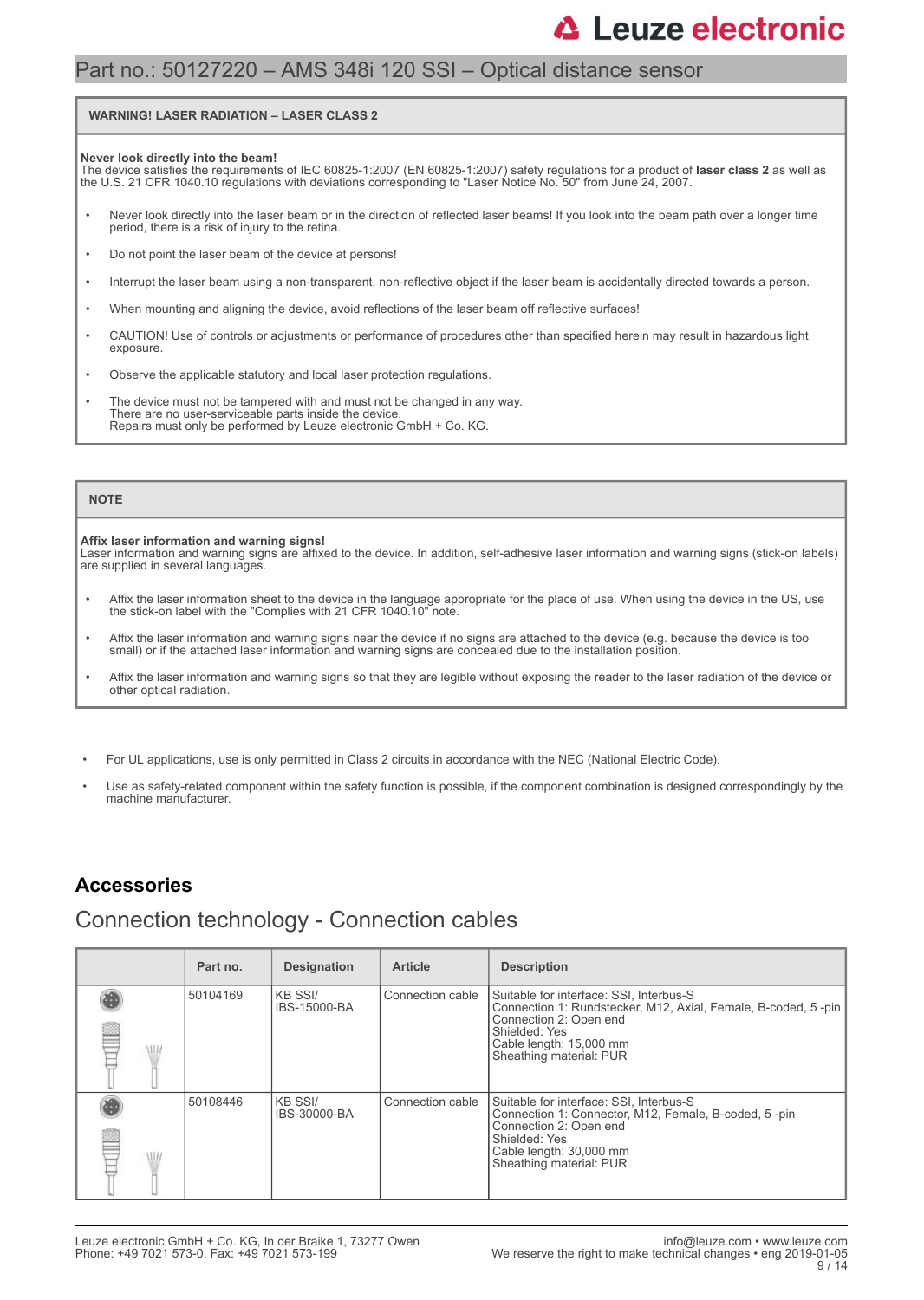## Part no.: 50127220 – AMS 348i 120 SSI – Optical distance sensor

|              | Part no. | <b>Designation</b>                   | <b>Article</b>   | <b>Description</b>                                                                                                                                                                                       |
|--------------|----------|--------------------------------------|------------------|----------------------------------------------------------------------------------------------------------------------------------------------------------------------------------------------------------|
| WII          | 50104171 | <b>KB SSI/</b><br><b>IBS-5000-BA</b> | Connection cable | Suitable for interface: SSI, Interbus-S<br>Connection 1: Rundstecker, M12, Axial, Female, B-coded, 5-pin<br>Connection 2: Open end<br>Shielded: Yes<br>Cable length: 5,000 mm<br>Sheathing material: PUR |
| W            | 50132077 | KD U-M12-5A-<br>$V1 - 020$           | Connection cable | Connection 1: Connector, M12, Axial, Female, A-coded, 5-pin<br>Connection 2: Open end<br>Shielded: No<br>Cable length: 2,000 mm<br>Sheathing material: PVC                                               |
| W            | 50132079 | KD U-M12-5A-<br>$V1 - 050$           | Connection cable | Connection 1: Connector, M12, Axial, Female, A-coded, 5-pin<br>Connection 2: Open end<br>Shielded: No<br>Cable length: 5,000 mm<br>Sheathing material: PVC                                               |
| W            | 50132080 | KD U-M12-5A-<br>$V1 - 100$           | Connection cable | Connection 1: Connector, M12, Axial, Female, A-coded, 5-pin<br>Connection 2: Open end<br>Shielded: No<br>Cable length: 10,000 mm<br>Sheathing material: PVC                                              |
| W            | 50135073 | <b>KS ET-M12-4A-</b><br>P7-020       | Connection cable | Suitable for interface: Ethernet<br>Connection 1: Connector, M12, Axial, Male, D-coded, 4 -pin<br>Connection 2: Open end<br>Shielded: Yes<br>Cable length: 2,000 mm<br>Sheathing material: PUR           |
| W            | 50135074 | <b>KS ET-M12-4A-</b><br>P7-050       | Connection cable | Suitable for interface: Ethernet<br>Connection 1: Connector, M12, Axial, Male, D-coded, 4-pin<br>Connection 2: Open end<br>Shielded: Yes<br>Cable length: 5,000 mm<br>Sheathing material: PUR            |
| W            | 50135075 | <b>KS ET-M12-4A-</b><br>P7-100       | Connection cable | Suitable for interface: Ethernet<br>Connection 1: Connector, M12, Axial, Male, D-coded, 4-pin<br>Connection 2: Open end<br>Shielded: Yes<br>Cable length: 10,000 mm<br>Sheathing material: PUR           |
| $\odot$<br>W | 50135076 | <b>KS ET-M12-4A-</b><br>P7-150       | Connection cable | Suitable for interface: Ethernet<br>Connection 1: Connector, M12, Axial, Male, D-coded, 4-pin<br>Connection 2: Open end<br>Shielded: Yes<br>Cable length: 15,000 mm<br>Sheathing material: PUR           |
| $\odot$<br>W | 50135077 | <b>KS ET-M12-4A-</b><br>P7-300       | Connection cable | Suitable for interface: Ethernet<br>Connection 1: Connector, M12, Axial, Male, D-coded, 4-pin<br>Connection 2: Open end<br>Shielded: Yes<br>Cable length: 30,000 mm<br>Sheathing material: PUR           |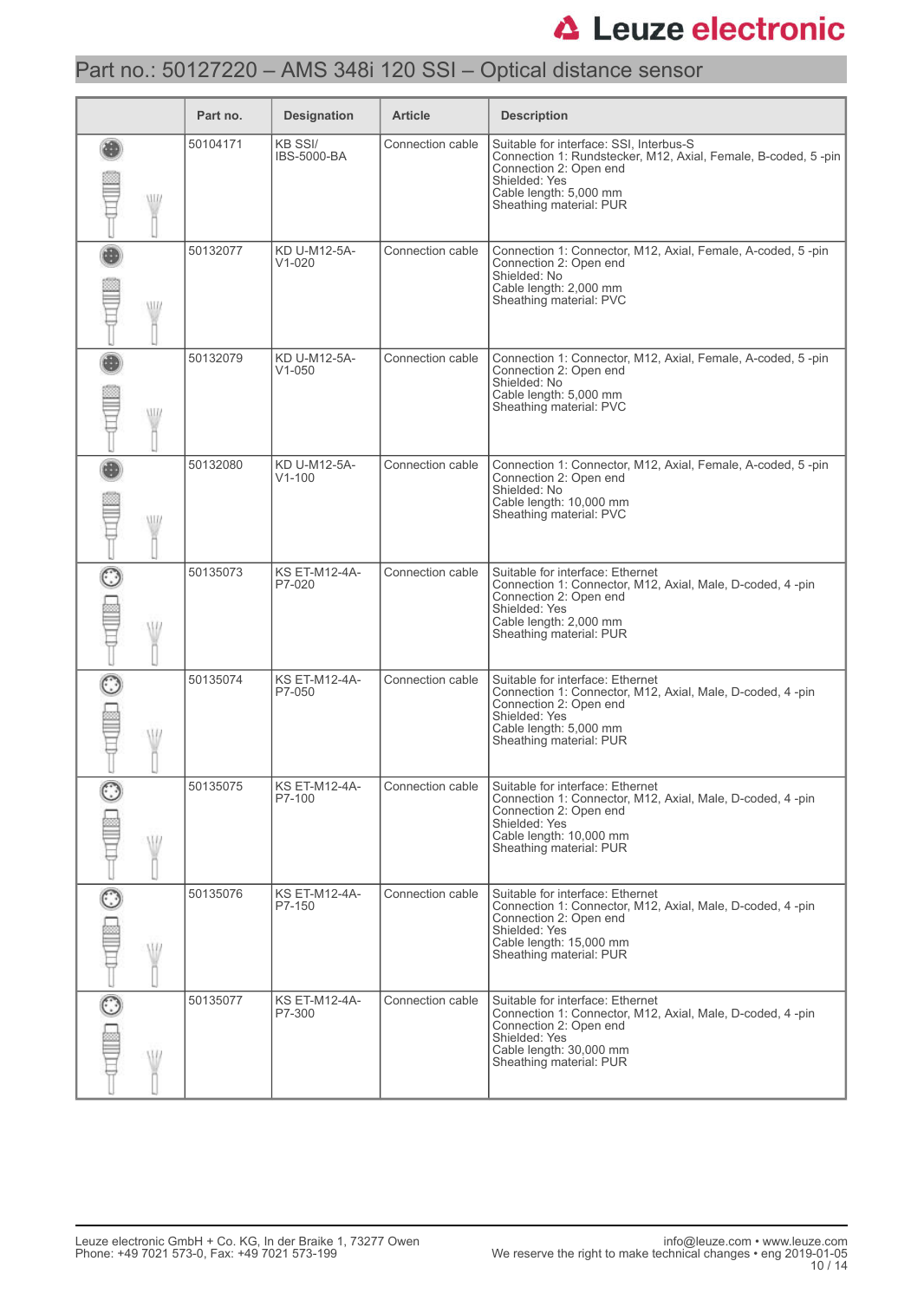### Connection technology - Interconnection cables

|         |                      | Part no. | <b>Designation</b>                     | <b>Article</b>           | <b>Description</b>                                                                                                                                                                                                                 |
|---------|----------------------|----------|----------------------------------------|--------------------------|------------------------------------------------------------------------------------------------------------------------------------------------------------------------------------------------------------------------------------|
|         |                      | 50137077 | <b>KSS ET-M12-4A-</b><br>M12-4A-P7-020 | Interconnection<br>cable | Suitable for interface: Ethernet<br>Connection 1: Connector, M12, Axial, Male, D-coded, 4 -pin<br>Connection 2: Connector, M12, Axial, Male, D-coded, 4-pin<br>Shielded: Yes<br>Cable length: 1,000 mm<br>Sheathing material: PUR  |
| $\odot$ | $_{\odot}$           | 50137078 | <b>KSS ET-M12-4A-</b><br>M12-4A-P7-050 | Interconnection<br>cable | Suitable for interface: Ethernet<br>Connection 1: Connector, M12, Axial, Male, D-coded, 4 -pin<br>Connection 2: Connector, M12, Axial, Male, D-coded, 4 -pin<br>Shielded: Yes<br>Cable length: 1,000 mm<br>Sheathing material: PUR |
|         | $\odot$              | 50137079 | <b>KSS ET-M12-4A-</b><br>M12-4A-P7-100 | Interconnection<br>cable | Suitable for interface: Ethernet<br>Connection 1: Connector, M12, Axial, Male, D-coded, 4-pin<br>Connection 2: Connector, M12, Axial, Male, D-coded, 4-pin<br>Shielded: Yes<br>Cable length: 10,000 mm<br>Sheathing material: PUR  |
| $\odot$ | $\odot$              | 50137080 | <b>KSS ET-M12-4A-</b><br>M12-4A-P7-150 | Interconnection<br>cable | Suitable for interface: Ethernet<br>Connection 1: Connector, M12, Axial, Male, D-coded, 4 -pin<br>Connection 2: Connector, M12, Axial, Male, D-coded, 4-pin<br>Shielded: Yes<br>Cable length: 15,000 mm<br>Sheathing material: PUR |
|         | ⇔<br><b>Hourie</b>   | 50135080 | <b>KSS ET-M12-4A-</b><br>RJ45-A-P7-020 | Interconnection<br>cable | Suitable for interface: Ethernet<br>Connection 1: Connector, M12, Axial, Male, D-coded, 4-pin<br>Connection 2: RJ45<br>Shielded: Yes<br>Cable length: 2,000 mm<br>Sheathing material: PUR                                          |
|         | ⇔<br>g<br>黽          | 50135081 | <b>KSS ET-M12-4A-</b><br>RJ45-A-P7-050 | Interconnection<br>cable | Suitable for interface: Ethernet<br>Connection 1: Connector, M12, Axial, Male, D-coded, 4 -pin<br>Connection 2: RJ45<br>Shielded: Yes<br>Cable length: 5,000 mm<br>Sheathing material: PUR                                         |
|         | bast<br><b>Allow</b> | 50135082 | KSS ET-M12-4A-<br>RJ45-A-P7-100        | Interconnection<br>cable | Suitable for interface: Ethernet<br>Connection 1: Connector, M12, Axial, Male, D-coded, 4-pin<br>Connection 2: RJ45<br>Shielded: Yes<br>Cable length: 10,000 mm<br>Sheathing material: PUR                                         |
| $\odot$ | ⇔<br>Ë               | 50135083 | KSS ET-M12-4A-<br>RJ45-A-P7-150        | Interconnection<br>cable | Suitable for interface: Ethernet<br>Connection 1: Connector, M12, Axial, Male, D-coded, 4-pin<br>Connection 2: RJ45<br>Shielded: Yes<br>Cable length: 15,000 mm<br>Sheathing material: PUR                                         |
|         | ⇔<br>Ë<br>Ū          | 50135084 | KSS ET-M12-4A-<br>RJ45-A-P7-300        | Interconnection<br>cable | Suitable for interface: Ethernet<br>Connection 1: Connector, M12, Axial, Male, D-coded, 4-pin<br>Connection 2: RJ45<br>Shielded: Yes<br>Cable length: 30,000 mm<br>Sheathing material: PUR                                         |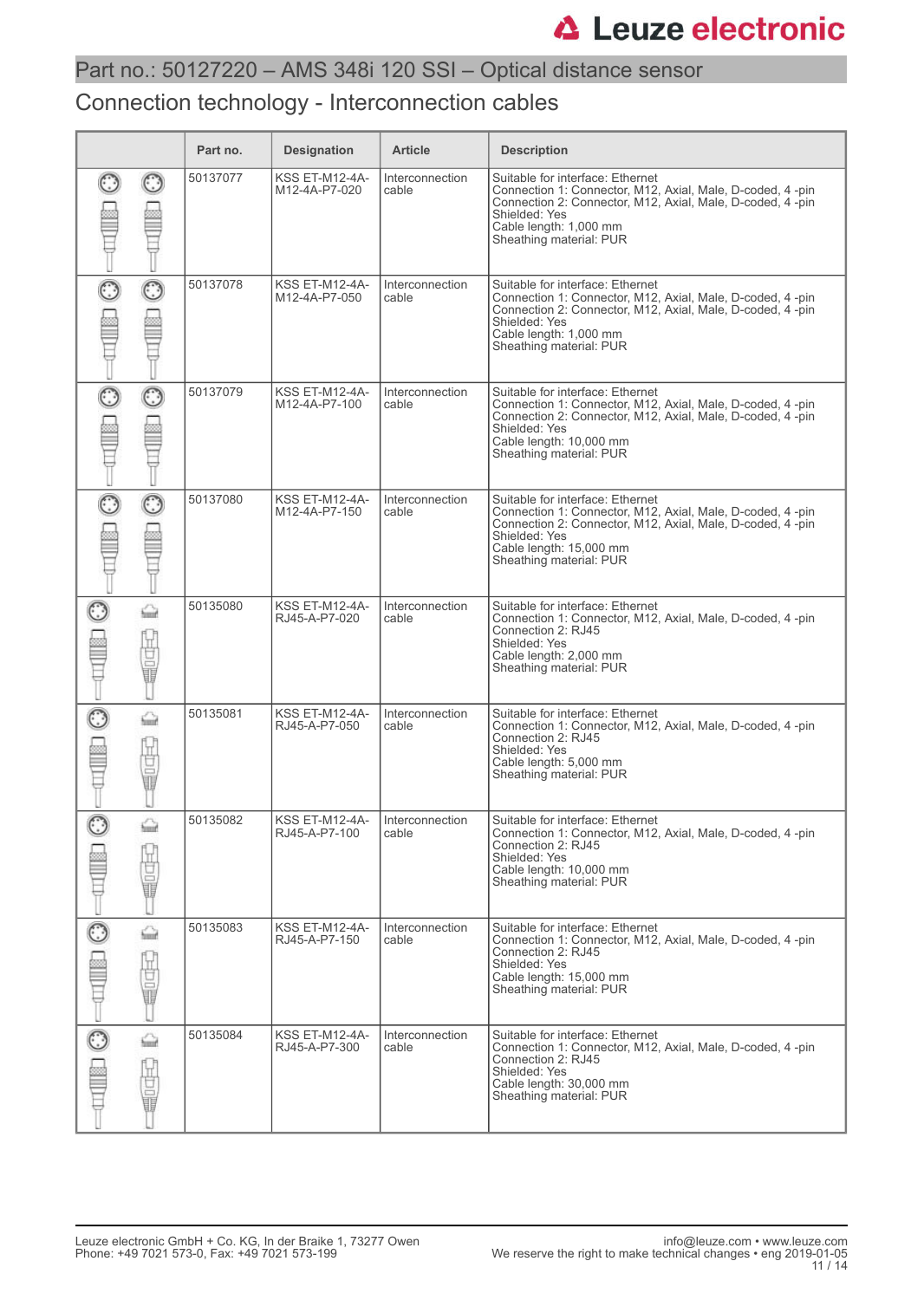### Connection technology - Connectors

| Part no. | <b>Designation</b> | <b>Article</b> | <b>Description</b>                                                                                              |
|----------|--------------------|----------------|-----------------------------------------------------------------------------------------------------------------|
| 50038538 | KD 02-5-BA         | Connector      | Suitable for interface: PROFIBUS DP, MultiNet Plus<br>Connection: Connector, M12, Axial, Female, B-coded, 5-pin |
| 50038537 | KD 02-5-SA         | Connector      | Suitable for interface: PROFIBUS DP, MultiNet Plus<br>Connection: Connector, M12, Axial, Male, B-coded, 5-pin   |
| 50020501 | KD 095-5A          | Connector      | Connection: Connector, M12, Axial, Female, A-coded, 5-pin                                                       |
| 50112155 | S-M12A-ET          | Connector      | Suitable for interface: Ethernet<br>Connection: Connector, M12, Axial, Male, D-coded, 4-pin                     |

## Connection technology - Adapters

| Part no. | <b>Designation</b>              | <b>Article</b> | <b>Description</b>                                                                                                                                 |
|----------|---------------------------------|----------------|----------------------------------------------------------------------------------------------------------------------------------------------------|
| 50109832 | KDS ET-M12/<br><b>RJ45 W-4P</b> | Adapter        | Suitable for: Ethernet<br>Number of connections: 2 Piece(s)<br>Connection 1: Connector, M12, Angled, Female, D-coded, 4 -pin<br>Connection 2: RJ45 |

## Mounting technology - Other

|            | Part no. | <b>Designation</b>               | <b>Article</b> | <b>Description</b>                                                                                                                                     |
|------------|----------|----------------------------------|----------------|--------------------------------------------------------------------------------------------------------------------------------------------------------|
| <b>ALC</b> | 50107255 | MW OMS/AMS 01   Mounting bracket |                | Design of mounting device: Angle, L-shape<br>Fastening, at system: Through-hole mounting<br>Mounting bracket, at device: Screw type<br>Material: Metal |

## Reflective tapes for distance sensors

| Part no. | <b>Designation</b>         | <b>Article</b> | <b>Description</b>                                                                                                                                                                                          |
|----------|----------------------------|----------------|-------------------------------------------------------------------------------------------------------------------------------------------------------------------------------------------------------------|
| 50115020 | Reflexfolie<br>200x200mm-H | Reflector      | Special design: Heating<br>Supply voltage: 230 V, AC<br>Design: Rectangular<br>Reflective surface: 200 mm x 200 mm<br>Base material: Aluminum composite<br>Fastening: Mounting plate, Through-hole mounting |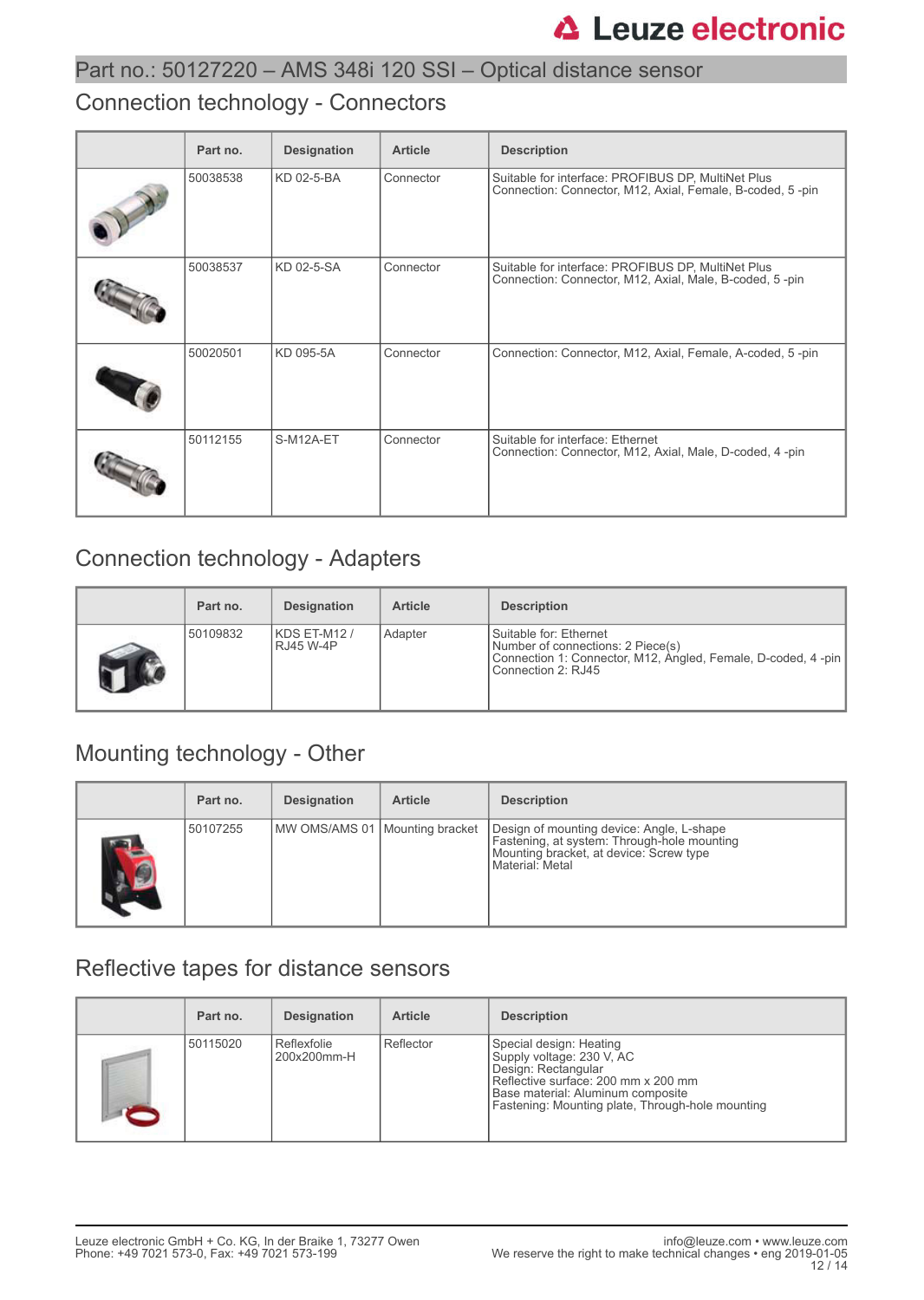## Part no.: 50127220 – AMS 348i 120 SSI – Optical distance sensor

| Part no. | <b>Designation</b>         | <b>Article</b>  | <b>Description</b>                                                                                                                                                                                          |
|----------|----------------------------|-----------------|-------------------------------------------------------------------------------------------------------------------------------------------------------------------------------------------------------------|
| 50104364 | Reflexfolie<br>200x200mm-M | Reflector       | Design: Rectangular<br>Reflective surface: 200 mm x 200 mm<br>Base material: Aluminum composite<br>Fastening: Through-hole mounting, Mounting plate                                                         |
| 50104361 | Reflexfolie<br>200x200mm-S | Reflective tape | Design: Rectangular<br>Reflective surface: 200 mm x 200 mm<br>Chemical designation of the material: PMMA<br>Fastening: Adhesive                                                                             |
| 50115021 | Reflexfolie<br>500x500mm-H | Reflector       | Supply voltage: 230 V, AC<br>Design: Rectangular<br>Reflective surface: 500 mm x 500 mm<br>Base material: Aluminum<br>Fastening: Mounting plate, Through-hole mounting<br>Special design: Heating           |
| 50104365 | Reflexfolie<br>500x500mm-M | Reflector       | Design: Rectangular<br>Reflective surface: 500 mm x 500 mm<br>Base material: Aluminum composite<br>Fastening: Through-hole mounting, Mounting plate                                                         |
| 50104362 | Reflexfolie<br>500x500mm-S | Reflective tape | Design: Rectangular<br>Reflective surface: 500 mm x 500 mm<br>Chemical designation of the material: PMMA<br>Fastening: Adhesive                                                                             |
| 50115022 | Reflexfolie<br>914x914mm-H | Reflector       | Special design: Heating<br>Supply voltage: 230 V, AC<br>Design: Rectangular<br>Reflective surface: 914 mm x 914 mm<br>Base material: Aluminum composite<br>Fastening: Mounting plate, Through-hole mounting |
| 50104366 | Reflexfolie<br>914x914mm-M | Reflector       | Design: Rectangular<br>Reflective surface: 914 mm x 914 mm<br>Base material: Aluminum<br>Fastening: Through-hole mounting, Mounting plate                                                                   |
| 50108988 | Reflexfolie<br>914x914mm-S | Reflective tape | Design: Rectangular<br>Reflective surface: 914 mm x 914 mm<br>Chemical designation of the material: PMMA<br>Fastening: Adhesive                                                                             |

## Deflecting mirror

| Part no. | <b>Designation</b> | <b>Article</b>    | <b>Description</b>                       |
|----------|--------------------|-------------------|------------------------------------------|
| 50035630 | <b>IUS 1 OMS</b>   | Deflecting mirror | Type of fastening: Screw type            |
| 50104479 | US AMS 01          | Deflecting mirror | Type of fastening: Through-hole mounting |